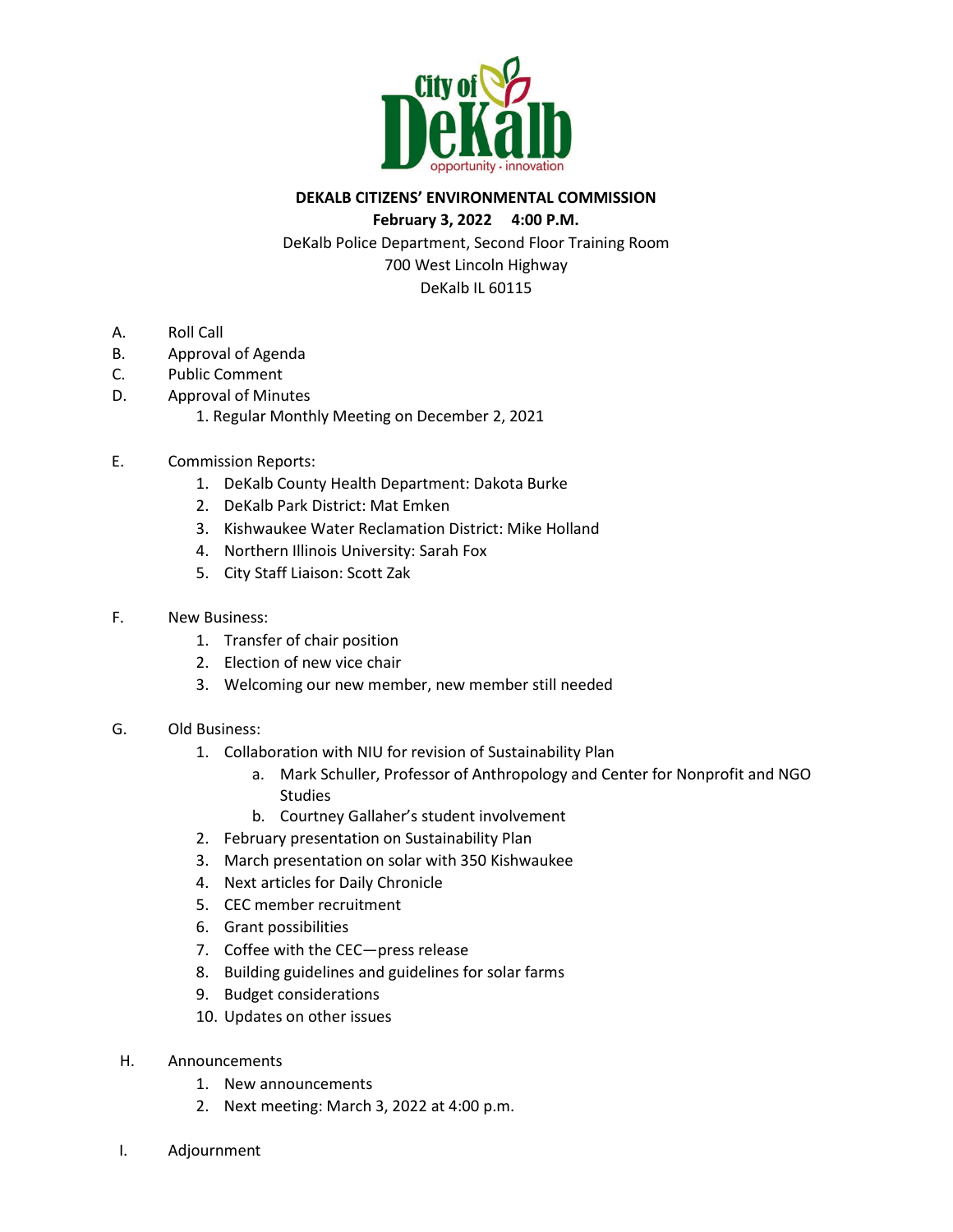### **MINUTES**

### CITY OF DEKALB

### Citizens' Environmental Commission

### December 2, 2021

The Citizens' Environmental Commission (CEC) held a regular business meeting on December 2, 2021 in the Second Floor Training Room at the DeKalb Police Department.

Chair Clare Kron called the meeting to order at 4:02 p.m.

### **A. Roll Call**

Roll call was recorded by Management Analyst Scott Zak, and the following members of the CEC were present: Chair Clare Kron, Vice Chair Steve Honeywell, Rachel Farrell, Julie Jesmer, Nick Newman and Council Liaison Barb Larson. Not present at the time of roll call were Ex-Officio Members Dakota Burke, Matt Emken, Mike Holland and Sarah Fox.

Also present was Management Analyst Scott Zak.

### **B. Approval of Agenda**

#### MOTION

Mr. Honeywell moved to approve the agenda, seconded by Mr. Newman.

Chair Kron asked that the agenda be amended to move item G-1 to the first item of new business.

### **MOTION**

Mr. Honeywell motioned to amend the agenda, seconded by Mr. Newman.

### VOTE

The agenda was amended by unanimous voice vote.

### VOTE

The amended agenda was then approved by unanimous voice vote.

### **C. Public Comment**

No public comments were received.

### **D. Approval of Minutes**

### **1. Regular Monthly Meeting Minutes of October 7, 2021**

MOTION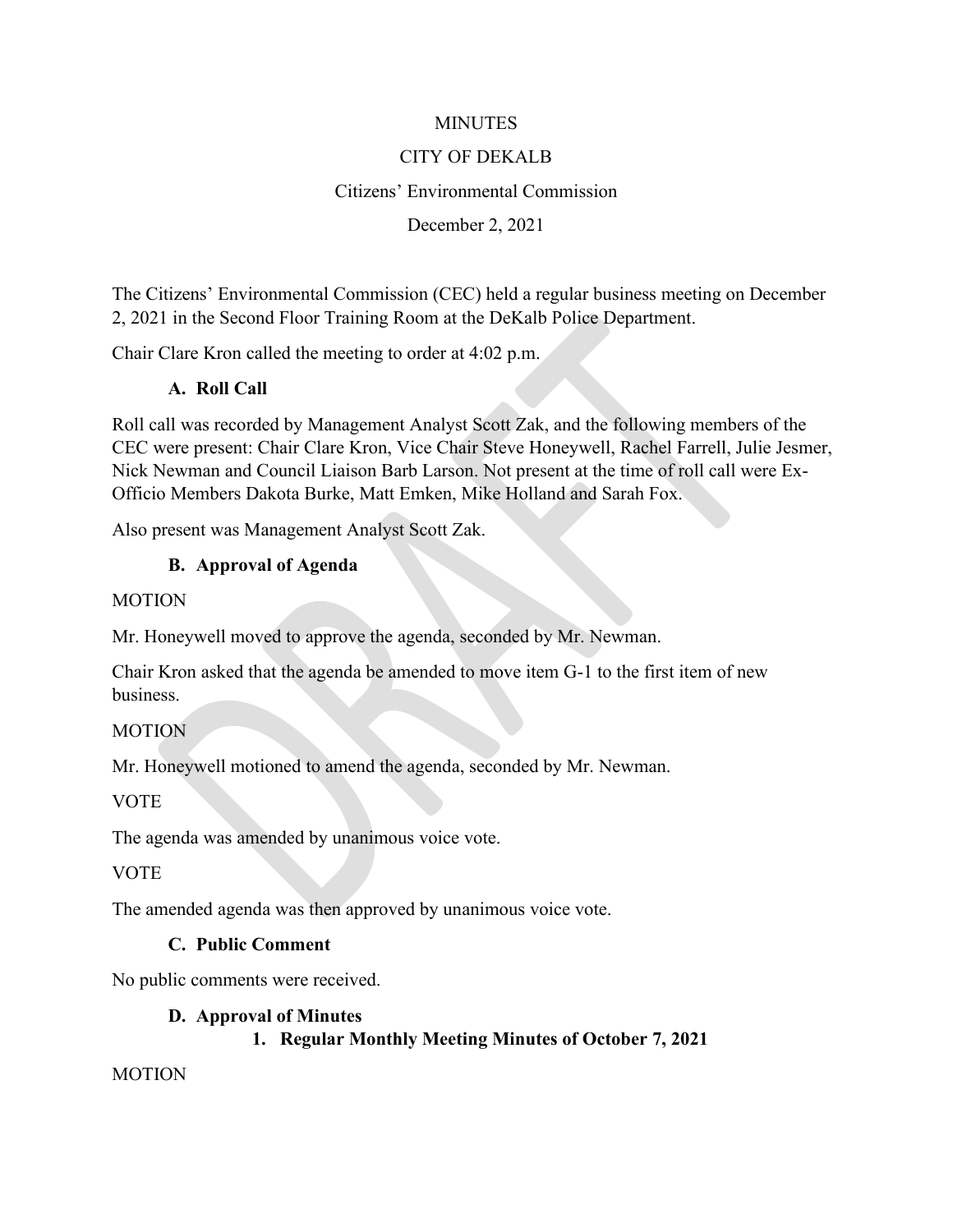Mr. Newman motioned to approve the minutes pending minor changes, seconded by Mr. Honeywell.

# **VOTE**

The minutes were approved by a unanimous voice vote.

# **E. Commission Reports**

# **1. DeKalb County Health Department**

Ex-Officio Member Dakota Burke was not present at this time. Her report was given later in the meeting.

# **2. DeKalb Park District**

A written report from Ex-Officio Member Mat Emken was read by Mr. Zak. Mr. Emken reported a large area of Prairie Park west of the river and just south of the foot bridge was cleaned up during a buckthorn and woody invasive volunteer event in November. Encap has been awarded the contract to complete the final phase of the Nature Trail Restoration Project on the south side of the trail from Country Club Lane to First Street and the northside of the trail from the river to First Street.

# **3. Kishwaukee Water Reclamation District**

With Ex-Officio Member Holland absent, no report was given.

# **4. Northern Illinois University**

With Ex-Officio Member Sarah Fox absent, no report was given.

# **5. City Staff Liaison**

Management Analyst Zak reported City Manager Bill Nicklas advised that the Commission should not solicit sponsorships from companies in the City, such as Facebook, since it is a City commission and the companies already pay property taxes to the City. Alderwoman Larson said she received the same explanation from Mayor Cohen Barnes.

# **F. New Business**

### **1. Collaboration with NIU for revisions of Sustainability Plan a. Mark Schuller, Professor of Anthropology and Center for Nonprofit and NGO Studies b. Courtney Gallaher's student involvement**

Chair Kron reported that while a grant for an NIU intern to aid the Sustainability Plan update was not pursued, NIU Sustainability Coordinator Courtney Gallaher referred her to Mr. Schuller. Chair Kron said students do not need to be paid for written work, and that Mr. Schuller's nonprofit and community engagement students could help with the Plan update as their end-ofyear project.

Ex-Officio Member Dakota Burke joined the meeting at 4:15 p.m.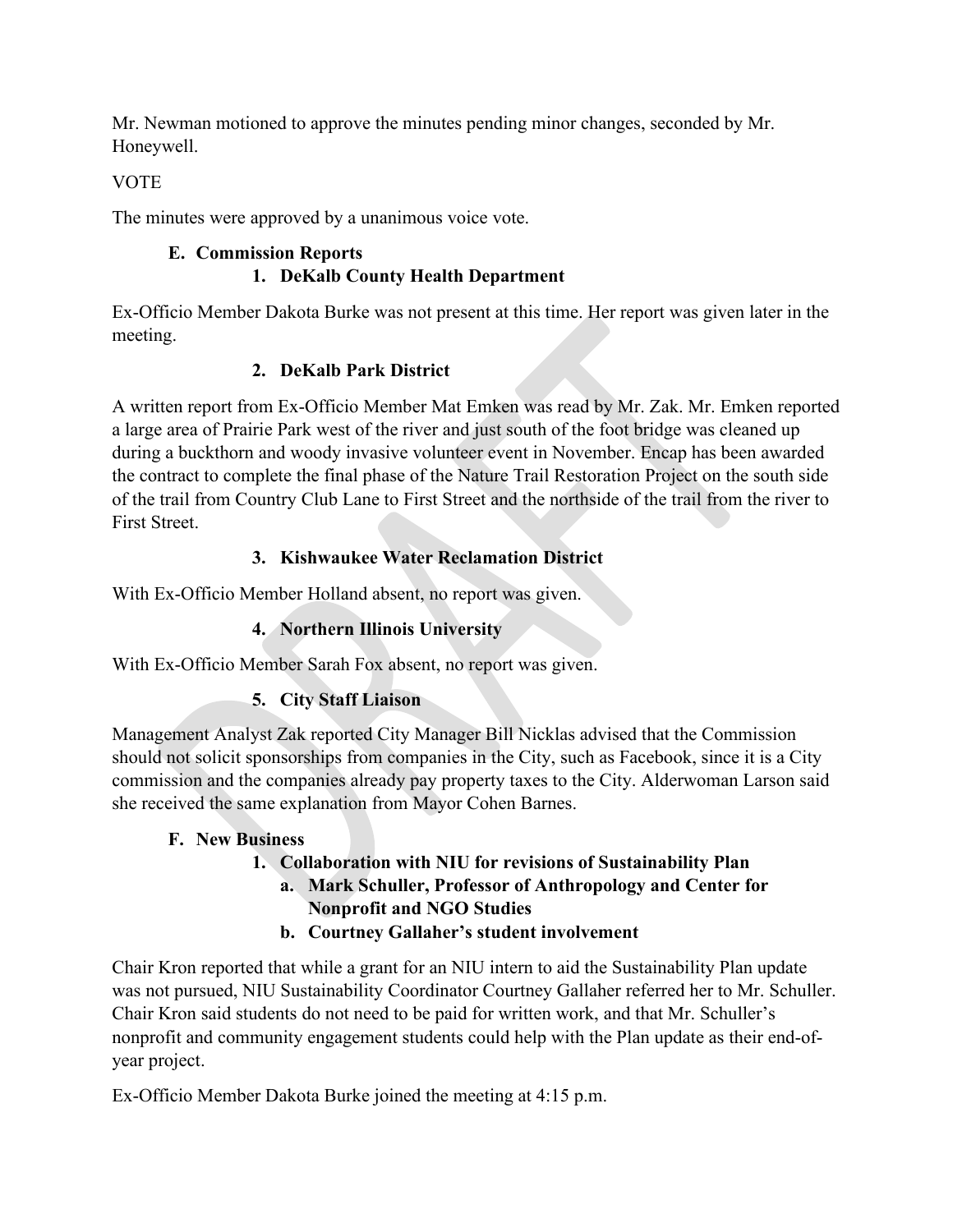Ms. Burke reported the DeKalb County Health Department held an e-waste, textile and hazardous materials collection in October. 270 cars went through during the collection, dropping off four trailers of electronics and other materials that will be kept out of the landfill. This was a countywide collection. Ms. Burke shared that scrap recyclers Zimmerman and DIMCO are collecting holiday lights for recycling through Dec. 31.

Discussion returned to item G-1. Chair Kron said Mr. Schuller's students could recruit people to take a survey on the Sustainability Plan. Mr. Honeywell said the idea was win-win for the students and Commission, and Mr. Newman added it would be a benefit to the community. Chair Kron said Ms. Gallaher would like to see climate justice added to the Sustainability Plan, and that her undergrad students could work on that section.

Mr. Schuller joined the meeting by telephone at 4:22 p.m.

Mr. Schuller said soliciting input for the Sustainability Plan would be the perfect fit for his students to gain research and nonprofit experience as part of a collective project in one of their final classes. Students would meet with members of the Commission once a month, will send an e-mail explaining their interest and make a proposal and presentation. The telephone conversation with Mr. Schuller ended.

# **2. Transfer of chair position**

Chair Kron said Vice Chair Honeywell is in line to become the Commission Chair in January. Mr. Zak said the Chair is appointed by Mayor Barnes with the consent of the City Council, and the appointment may be made at the Council meeting in December.

# **3. CEC budget draft for discretionary funds**

Chair Kron presented the budget proposed for the City Council's consideration. It says, in part, "Several projects will require materials to maximize our desired goals which are to increase public awareness of environmental issues affecting the city, and efforts and practices to address them." The request included the following activities and expenses:

Presentation items X3

Background research (books that will be donated to the library) \$25 Refreshments: \$60

Monarch Festival

Publicity (ads) \$150 Milkweed plants \$200 Fliers: \$95 per 500 B&W copies Activities for adults and children: \$200

# Cornfest

Table rental: \$250 Handouts: \$300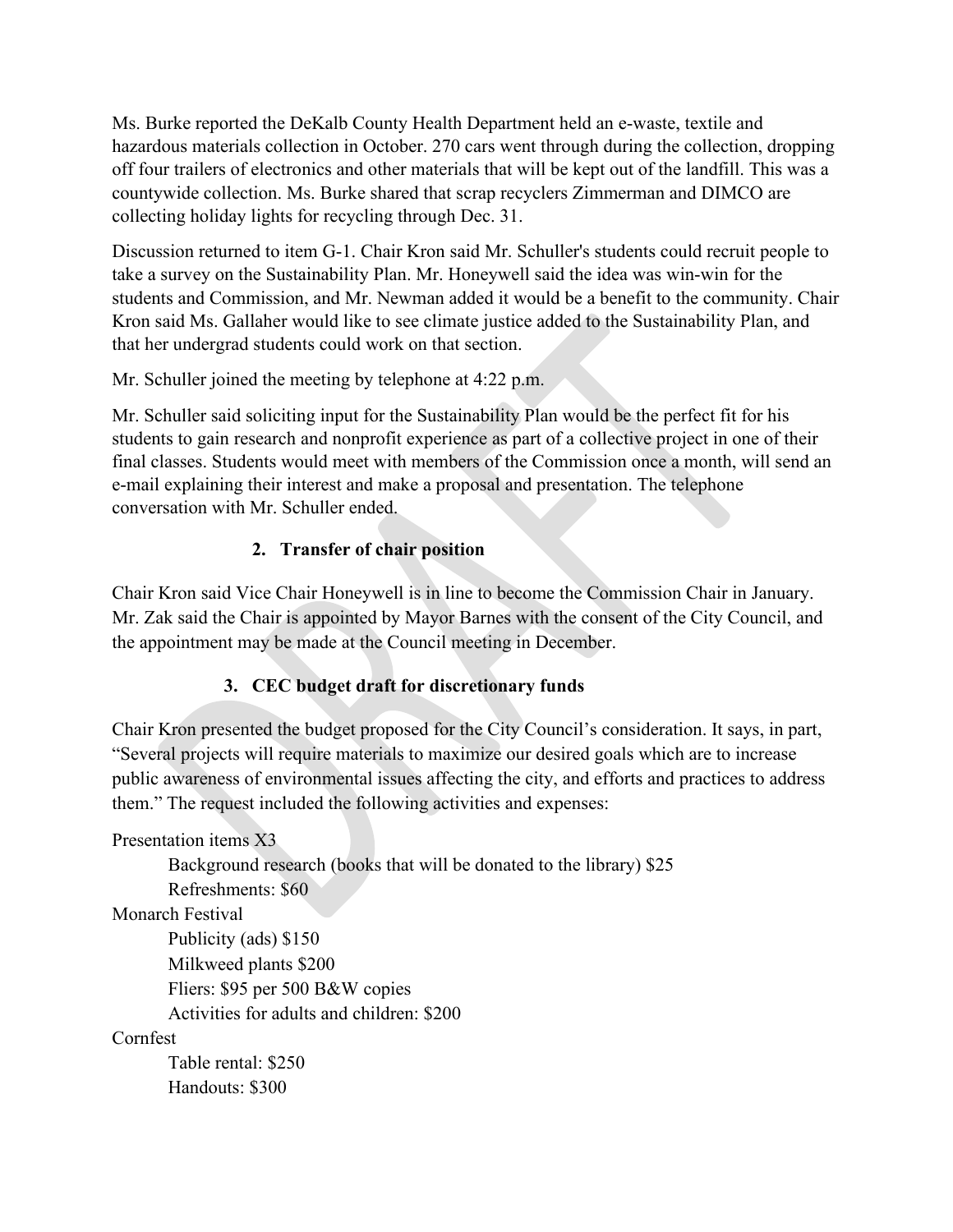### Raffle tickets: \$15

The request was received by Alderwoman Larson for consideration.

Alderwoman Larson left the meeting shortly before 5 p.m.

# **G. Old Business 1. Presentations for 2022**

Chair Kron said the Commission could participate in the worldwide teach-in for climate change in March and partner with STEM Cafe for another presentation in September. Chair Kron said the updated Sustainability Plan will be presented in the fall, and Mr. Honeywell added that will ensure a new Plan is in place by the end of 2022. Chair Kron said 350Kishwaukee shared with her that the DeKalb County Convention and Visitors Bureau is interested in co-sponsoring a solar event with the Commission. A room at the DeKalb Public Library has been reserved on March 21 for the solar presentation. NIU would like to be involved. Mr. Honeywell noted with so many presentations being planned, the topic of bees and insects may need to wait until 2023.

# **2. P.R.I.D.E. award nominations**

P.R.I.D.E. Award nominations were submitted for the Trash Squirrels for picking up tons of trash during their litter collections; Phil Henrikson, owner of There's Fun in Store, for his support of the Trash Squirrels; and Ron Cress for encouraging his neighbors to plant native plants to create a native plant corridor.

# MOTION

Chair Kron motioned to award the nominees the P.R.I.D.E. Award, seconded by Mr. Honeywell.

# **VOTE**

The award recipients were approved by unanimous voice vote.

# **3. Next article for Daily Chronicle**

Chair Kron will author the January and February articles to continue her series on the Sustainability Plan.

# **4. CEC member recruitment**

Chair Kron said she is pursuing Fotis Pappas as a potential member but has not yet made contact with him.

# **5. Grant possibilities**